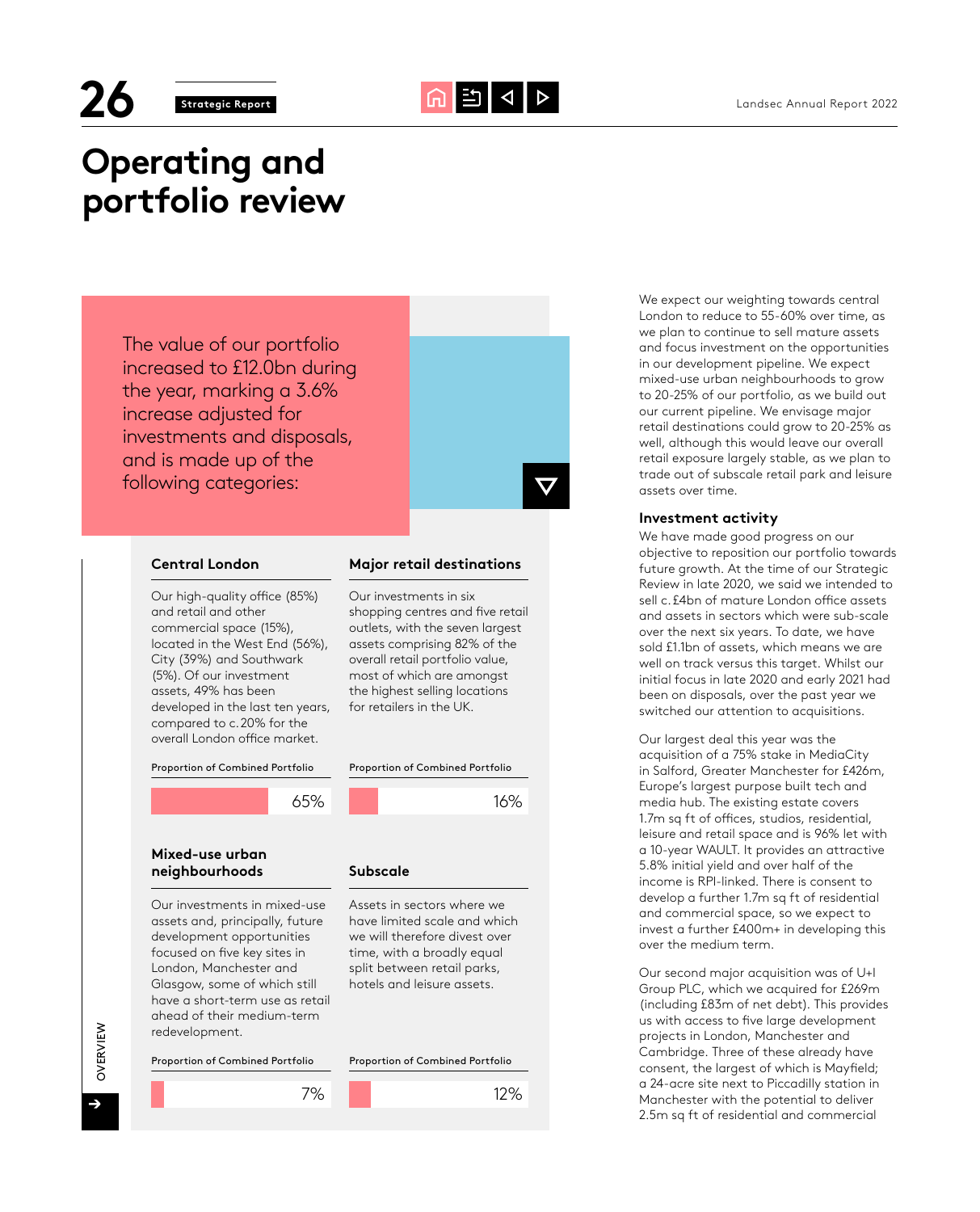

space. We plan to sell c.£190-210m of U+I's non-core assets over the next two years, leaving an attractive in-price for the core projects of c.£60-75m, and we have already sold or exchanged contracts to sell £61m of non-core assets, 10% above book value.

Aside from these two urban mixed-use opportunities deals, we also acquired an additional 25% stake in Bluewater shopping centre for £168m, reflecting an attractive 8.15% initial yield, in line with our strategy to grow exposure to major retail destinations. We subsequently sold 25% of this stake to our existing JV partner M&G at the same valuation, which means our overall interest in the centre increased from 30% to 48.75%. We also agreed the £60m forward purchase of the 77,000 sq ft Oval Works, SE11 office development, which offers potential for our Myo flexible office brand.

In terms of disposals, we sold Harbour Exchange, E14 for £197m, reflecting a 11% premium to the March 2021 book value and a 3.99% initial yield. This was a mature asset that offered little further upside, being a fully let 1980's building with a WAULT of 19.7 years. We also sold two small retail parks for a combined £53m, representing a 15% premium to book value. Shortly after the year-end, we exchanged contracts to sell 32-50 Strand, WC2 for £195m, representing a 15% premium to the March 2021 book value and a 4.2% yield, which following a regear

with the sole office occupier in August, was relatively mature as well.

Looking ahead, we expect to make further progress on our portfolio repositioning over the next 12 months. We are in active discussions on further disposals in central London and we continue to monitor the best timing to monetise our subscale assets, as values continue to grow, as expected. The significant potential in our development pipeline means we will be selective in terms of acquisitions, although we could see some potential attractive opportunities emerging in retail.

#### **Portfolio valuation**

Investment volumes in our key sectors increased materially over the year. Transaction volumes in London offices doubled to £14.3bn, close to the long-term average and following a dearth of investment during the pandemic, retail investment increased to the highest level since 2017. Initially this was mostly focused on retail parks and supermarkets, but recently demand has started to spread to shopping centres. Against this backdrop our portfolio increased in value by 3.6% over the year, including a 2.9% increase in the second half of the year with positive valuation growth across virtually all segments in the second half. Our current portfolio valuation fully reflects the costs required to achieve an EPC rating of 'B' by 2030.

Our Central London portfolio value was up 3.7%. Office ERVs were up 2.5%, including 4.0% growth in West End ERVs driven by our strong letting activity in Victoria. Yields compressed slightly, principally driven by a number of significant lease-regears, in particular with our second-largest tenant Deloitte, who regeared the lease of their global HQ at New Street Square, EC4 for 15 years, in a deal which also saw us free up a 170,000 sq ft 1970's building for future development. Our development activity contributed positively to the valuation, principally due to 21 Moorfields, EC2 which is fully pre-let and set to complete later this year. Central London retail and other values softened during the first half, but this fully recovered in the second half of the year with a 5.3% increase as footfall and leasing activity started to recover.

Our retail portfolio was up 1.7% in the second half of the year, leaving it virtually flat for the full year. Shopping centre values increased 2.5% in the second half, leaving them down 1.3% for the year as a whole, whilst outlets were up 1.6% for the year. Rental values were down 0.9% for the year and up 0.4% in the second half, supported by the our strong leasing activity, on average 2% ahead of ERV. Yields compressed slightly in the second half, broadly offsetting a minor softening in the first half.

| Valuation analysis              |                                        |                             |                                      |                                              |                                                       |                                               |                                       | Table 4                                                       |
|---------------------------------|----------------------------------------|-----------------------------|--------------------------------------|----------------------------------------------|-------------------------------------------------------|-----------------------------------------------|---------------------------------------|---------------------------------------------------------------|
|                                 | Market value<br>31 March<br>2022<br>£m | Surplus/<br>(deficit)<br>£m | <b>FY</b> valuation<br>movement<br>% | H <sub>2</sub><br>valuation<br>movement<br>% | <b>LFL</b> rental<br>value change <sup>1,2</sup><br>% | <b>Net initial</b><br>yield <sup>2</sup><br>% | Equivalent<br>yield <sup>2</sup><br>% | Movement<br>in LFL<br>equivalent<br>yield <sup>2</sup><br>bps |
| West End offices                | 3,013                                  | 86                          | 3.0                                  | 2.6                                          | 4.0                                                   | 4.2                                           | 4.6                                   | $-2$                                                          |
| City offices                    | 1,928                                  | 100                         | 5.6                                  | 5.0                                          | 0.4                                                   | 3.6                                           | 4.6                                   | $-8$                                                          |
| Retail and other                | 1,131                                  | 16                          | 1.5                                  | 5.3                                          | $\overline{\phantom{0}}$                              | 4.4                                           | 4.7                                   | 15                                                            |
| Developments                    | 1,709                                  | 65                          | 4.0                                  | $-0.4$                                       | n/a                                                   | 0.5                                           | 4.3                                   | n/a                                                           |
| <b>Total Central London</b>     | 7,781                                  | 267                         | 3.7                                  | 2.9                                          | 2.0                                                   | 3.3                                           | 4.5                                   | $-1$                                                          |
| Shopping centres                | 1,141                                  | (15)                        | $-1.3$                               | 2.5                                          | $-2.4$                                                | 7.7                                           | 7.4                                   | 3                                                             |
| Outlets                         | 743                                    | 12                          | 1.6                                  | 0.6                                          | 1.4                                                   | 5.8                                           | 6.7                                   | $-10$                                                         |
| <b>Total Major retail</b>       | 1,884                                  | (3)                         | $-0.1$                               | 1.7                                          | $-0.9$                                                | 7.0                                           | 7.1                                   | $-3$                                                          |
| Completed investment            | 409                                    | 8                           | 2.0                                  | 2.0                                          | n/a                                                   | 5.1                                           | 5.7                                   | n/a                                                           |
| Developments                    | 486                                    | (33)                        | $-6.5$                               | $-3.9$                                       | n/a                                                   | 5.5                                           | 5.3                                   | n/a                                                           |
| Total Mixed-use urban           | 895                                    | (25)                        | $-2.8$                               | $-1.3$                                       | n/a                                                   | 5.3                                           | 5.5                                   | n/a                                                           |
| Leisure                         | 569                                    | 41                          | 7.4                                  | 3.6                                          | 0.3                                                   | 6.7                                           | 7.1                                   | $-40$                                                         |
| Hotels                          | 422                                    | 14                          | 3.5                                  | 3.6                                          | 1.2                                                   | 4.2                                           | 5.5                                   | $-1$                                                          |
| Retail parks                    | 466                                    | 115                         | 31.9                                 | 14.8                                         | 0.8                                                   | 5.7                                           | 5.7                                   | $-187$                                                        |
| <b>Total Subscale sectors</b>   | 1,457                                  | 170                         | 12.9                                 | 6.9                                          | 0.7                                                   | 5.6                                           | 6.2                                   | $-70$                                                         |
| <b>Total Combined Portfolio</b> | 12,017                                 | 409                         | 3.6                                  | 2.9                                          | 1.0                                                   | 4.3                                           | 5.2                                   | $-11$                                                         |

1. Rental value change excludes units materially altered during the period.

2. Excluding developments.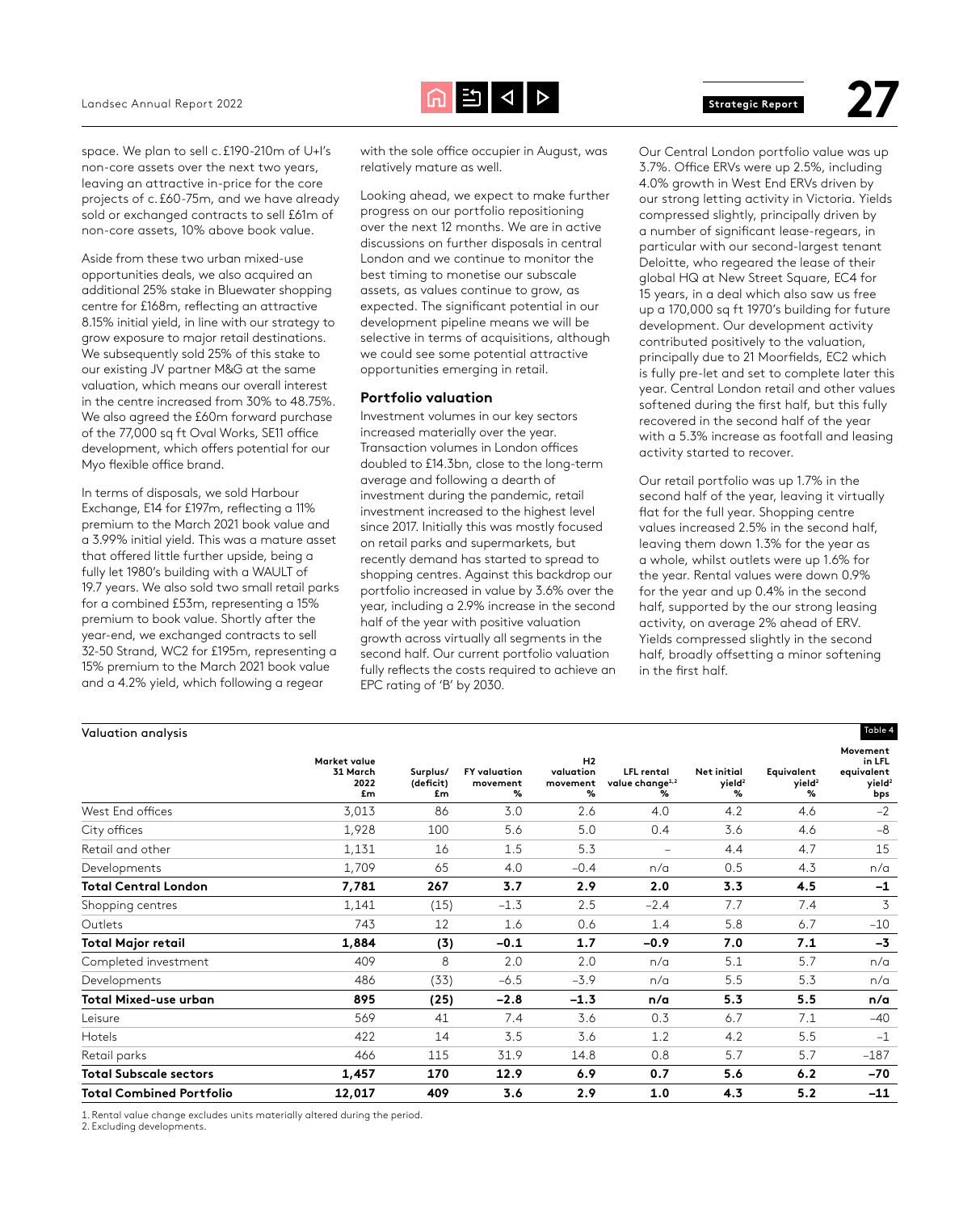**28 Strategic Report Computer Computer Computer Strategic Report** 2022

# **Operating and portfolio review** continued

The value of our completed mixed-use assets at MediaCity increased 2.0%, but the value of our overall mixed-use urban neighbourhoods portfolio reduced 2.8%, as future development assets were down 6.5%. The majority of these are still valued based on their existing retail use and as we prepare these assets for redevelopment, we are deliberately moving income to shorter lease terms to create future flexibility. This weighs on valuations in the short term, but does not reflect any potential future development upside.

This time last year we said we expected the value of our subscale assets to recover from the impact of the pandemic and that we therefore did not plan to sell these in the short term. This decision has clearly been vindicated, as the value of our subscale assets increased by £170m. Hotel values were up 3.5%, as occupancy improved post the end of lockdown restrictions, whilst leisure assets were up 7.4%, partly reflecting two significant lease regears. Meanwhile, retail park values increased a marked 31.9%, with 187bps of yield compression, driven by a strong recovery in investment demand.

Looking ahead, there remains a significant amount of capital targeting investment in London offices, with yields offering a premium compared to other key European markets. Assuming bond yields do not rise materially from here, we therefore expect this weight of capital to keep yields broadly stable over the next 12 months and we anticipate ERVs to grow by a low to mid single digit percentage. Despite the headwinds to consumers of rising inflation, we expect that the growing recognition that income has stabilised post the pandemic will increase investor demand for retail and could drive shopping centre yields down from their current all-time highs. We expect to see further growth in the value of subscale assets, driven by further operational improvement in hotels and strong investor demand for retail parks.

### **Leasing and operational performance**

Occupational demand improved markedly across our main markets over the past year. In Central London, office take-up increased

to 10.6m sq ft, which was up 135% versus the prior year. Demand continued to build during the period, with activity in Q1 22 in line with the 10-year first quarter average, and space under offer is at 3.9m sq ft ahead of the 3.3m sq ft 10-year average. Overall market vacancy remains elevated at 9.0%, although 83% of this is secondhand space, much of which does not necessarily fit today's customer and sustainability requirements, and most of this is concentrated in the City, with West End vacancy at a more modest 4.6%. Following the end of lockdown restrictions, demand for retail space in prime locations has grown, although there remains a surplus of secondary space in the wider market. With this as a backdrop, we have delivered a record year in terms of leasing volumes.

### **Central London**

In Central London, we signed 21 office lettings or renewals totalling a record £63m of rent, demonstrating strong demand for space. This includes a deal with Deloitte at New Street Square, who agreed a new 15 year lease on 478,000 sq ft of space via a lease restructuring that saw us get access to Hill House, EC4, a 170,000 sq ft 1970s building, creating a future redevelopment opportunity and a significant value uplift across the overall New Street Square estate. Other major lettings included a 100,000 sq ft regear with Bain & Company at the Strand, a 97,000 sq ft lease renewal with Wellington Management at 80 Victoria Street, and a 77,000 sq ft lease renewal with consultancy firm Alix Partners at 6 New Street Square.

On a net effective basis, office lettings were 4% ahead of valuers' assumptions and we have a further £6m of deals in solicitors' hands, 13% above valuers' estimates. Vacancy in our office portfolio remains well below the market average at 4.7%, reflecting the high quality of our assets. This is slightly higher than the 3.3% this time last year, partly due to the completion of Dashwood House, EC2, which added c.40 bps and a slight increase in vacancy in our City assets.

Leasing in Central London retail and other picked up as footfall started to recover, with people returning to the office and tourism growing. The increase in vacancy during the year was principally driven by two lease surrenders we agreed at Piccadilly Lights, W1 as we are working on new opportunities for this prime space in conjunction with our adjacent Lucent development.

Looking ahead, we continue to see good demand for high-quality office space across the three products we offer, Blank Canvas, Customised and Myo, with current negotiations on rents on average ahead of ERV. Our flexible offerings, Customised and Myo, now cover 104,000 sq ft across three locations. Our fully serviced offer Myo comprises 72,000 sq ft of this and is 98% let at 123 Victoria Street and 64% at Dashwood, which opened during the year and remains in lease-up stage. We intend to open a further four Myo locations over the next two years, growing this to c.237,000 sq ft.

# **Retail**

Our proactive approach to leasing in the prior year, prioritising occupancy over protecting ERV, means we reached a clear turning point in terms of occupancy and income during 2022 for our retail portfolio. We completed 228 lettings totalling £20m – similar to 2019/20 – on average 2% ahead of ERV and have a further £9m of lettings in solicitors' hands, on average 3% ahead of ERV. Lease terms are often shorter than a few years ago and c.30% of our leases now have a turnover element, although overall turnover rent only makes up 11% of our retail income. Incentives have reduced as well and the growing insight in turnover provides valuable data, supporting our view that rents are broadly at sustainable levels.

For many leading brands, online and physical channels are now seen as fully inter-connected. This does not mean brands will not rationalise store footprints, as we think this could even be accelerated further with inflation putting pressure on marginal stores. This focuses demand on prime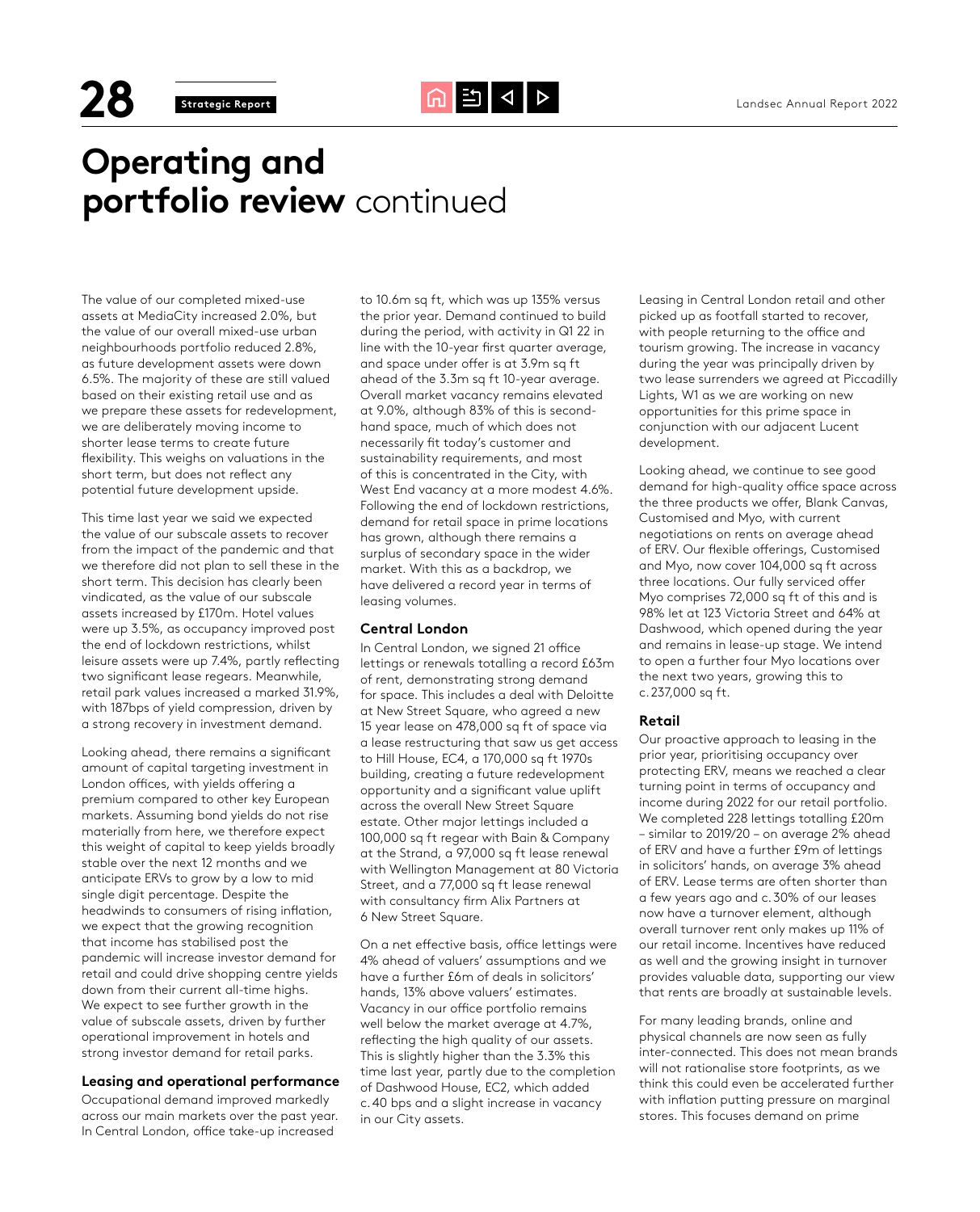

locations, creating further polarisation between winning destinations and those at risk of obsolescence. Although market vacancy is set to remain high, our occupancy was up 170bps to 93.2% and is expected to grow further.

We have further grown our relationships with existing customers, with several of them opening new stores in other locations, such as Zara at One New Change and St David's in Cardiff, Mango at Bluewater, and Decathlon at Trinity Leeds and Southside. We also worked with existing brands to increase their space in our centres, such as Laings/Patek Philippe at St David's, H&M at Trinity and Nike at Gunwharf Quays, and, in a flight to prime, we have attracted several new brands to our assets from nearby locations, such as Nespresso and Space NK at Trinity. We signed several digital-native brands to open physical stores, such as Crep Collection Club at Bluewater and Kick Game at Trinity, and we continue to grow our food and leisure offer, for example with the debut of the Formula 1 simulator experience at One New Change, Hangloose Adventure, The Real Greek and The Big Easy at Bluewater, and The Ivy Asia at St. David's.

Footfall was 19.6% below pre-Covid-19 levels versus -18.5% for the UK average, but the average basket size increased. As such, like-for-like retail sales were 6.8% ahead of 2019/20 levels for outlets and down only 1.5% for shopping centres. Units in administration reduced materially to 0.5%, from 5.4% a year ago, and we have only seen two retailers entering into CVA/ restructuring plans, covering £0.7m of annual rent.

This recovery in shopping centre sales to close to pre-pandemic levels is stark compared to rents which are c.40% lower and values which are down c.65% from their peak. Whilst we are mindful that the pent-up demand post lockdown could moderate and rising inflation clearly provides a near-term headwind, this provides confidence in the sustainability of income and valuations for prime destinations.

Looking forward, we expect occupancy will continue to grow this year and despite some historical over-renting, we expect like-for-like income to be stable this year, before returning to growth in the medium term. We will continue to invest in repositioning space to add more leisure, food and work space, for example in Oxford and Leeds where we are working up plans to add new flexible office space.

## **Mixed-use urban neighbourhoods**

The completed investment assets in our mixed-use portfolio solely comprise our investment in MediaCity, which we acquired in late 2021, but this element of our portfolio will grow materially in the coming years. The existing assets at MediaCity are 96% let and over half of the income is linked to RPI with caps and collars at 2-5%, guaranteeing future income growth. Our mixed-use development assets include our shopping centres in London and Glasgow but as these are held for future development, the existing income is managed on a short-term basis to maximise our flexibility to obtain access for development.

#### **Subscale sectors**

The operational performance of our Subscale sectors improved strongly, driving a significant increase in valuation, ahead of our planned disposal in the medium term. Our Hotels which are all let to Accor are fully operational and occupancy recovered to 67% of pre-pandemic levels and reached 92% for the month of March. Across our Leisure assets, we completed 66 lettings, on average 4% ahead of ERV and we signed a number of major regears, for example with SnoZone in Yorkshire for 20 years. Retail parks have seen footfall recover fully to pre-pandemic levels and we signed 28 lettings, which supported an increase in occupancy to 96.5%.

# **Investing in sustainability, people and culture**

During 2021, we were the first UK property company to announce a fully costed net zero carbon transition plan. This will see us invest £135m of capex in our existing portfolio by 2030 to enable us to deliver our science-based target and meet the Minimum Energy Efficiency Standard of EPC 'B' by 2030. Currently, 44% of our office portfolio is already rated 'B' or higher, which compared to 15% for the overall office market highlights the quality of our assets. Our plan also aligns our portfolio with the Carbon Risk Real Estate Monitor energy intensity pathway for commercial buildings under a 1.5-degree global warming scenario.

We are on track to complete The Forge, SE1, which according to the UK's Green Building Council will be the UK's first net zero office development, later this year. As part of our Build Well framework, we target to reduce embodied carbon by 50% versus a typical development by 2030, to below 500kgCO<sub>2</sub>e/sqm for offices. This will require us to work closely with our supply chain to change ways of working, focusing, for example, on low carbon materials; smart designs with modern methods of construction; and standardised materials that can be reused at end of life, but also on the retention of existing structures.

| Operational performance analysis |                                      |                                 |                                           |                                                       | Table 5                     |
|----------------------------------|--------------------------------------|---------------------------------|-------------------------------------------|-------------------------------------------------------|-----------------------------|
|                                  | Annualised<br>rental<br>income<br>£m | Estimated<br>rental value<br>£m | <b>LFL</b><br>Occupancy <sup>1</sup><br>% | <b>LFL</b><br>occupancy<br>change <sup>1</sup><br>ppt | WAULT <sup>1</sup><br>years |
| West End offices                 | 135                                  | 147                             | 98.2                                      | $-0.8$                                                | 6.9                         |
| City offices                     | 76                                   | 101                             | 91.3                                      | $-2.3$                                                | 5.9                         |
| Retail and other                 | 47                                   | 54                              | 94.2                                      | $-2.2$                                                | 7.4                         |
| Developments                     | 10                                   | 112                             | n/a                                       | n/a                                                   | n/a                         |
| <b>Total Central London</b>      | 268                                  | 414                             | 95.1                                      | $-1.5$                                                | 6.6                         |
| Shopping centres                 | 108                                  | 101                             | 92.8                                      | 3.0                                                   | 4.4                         |
| Outlets                          | 56                                   | 61                              | 93.8                                      | $-0.4$                                                | 3.0                         |
| <b>Total Major retail</b>        | 164                                  | 162                             | 93.2                                      | 1.7                                                   | 3.9                         |
| Completed investment             | 24                                   | 24                              | n/a                                       | n/a                                                   | 10.1                        |
| Developments                     | 29                                   | 32                              | n/a                                       | n/a                                                   | n/a                         |
| Total Mixed-use urban            | 53                                   | 56                              | n/a                                       | n/a                                                   | 10.1                        |
| Leisure                          | 49                                   | 51                              | 96.5                                      | 2.7                                                   | 10.4                        |
| Hotels                           | 16                                   | 25                              | n/a                                       | n/a                                                   | 9.4                         |
| Retail parks                     | 29                                   | 29                              | 96.5                                      | 1.5                                                   | 4.4                         |
| <b>Total Subscale sectors</b>    | 94                                   | 105                             | 97.4                                      | 1.5                                                   | 8.1                         |
| <b>Total Combined Portfolio</b>  | 579                                  | 737                             | 95.0                                      | $-0.1$                                                | 6.2                         |

1. Excluding developments.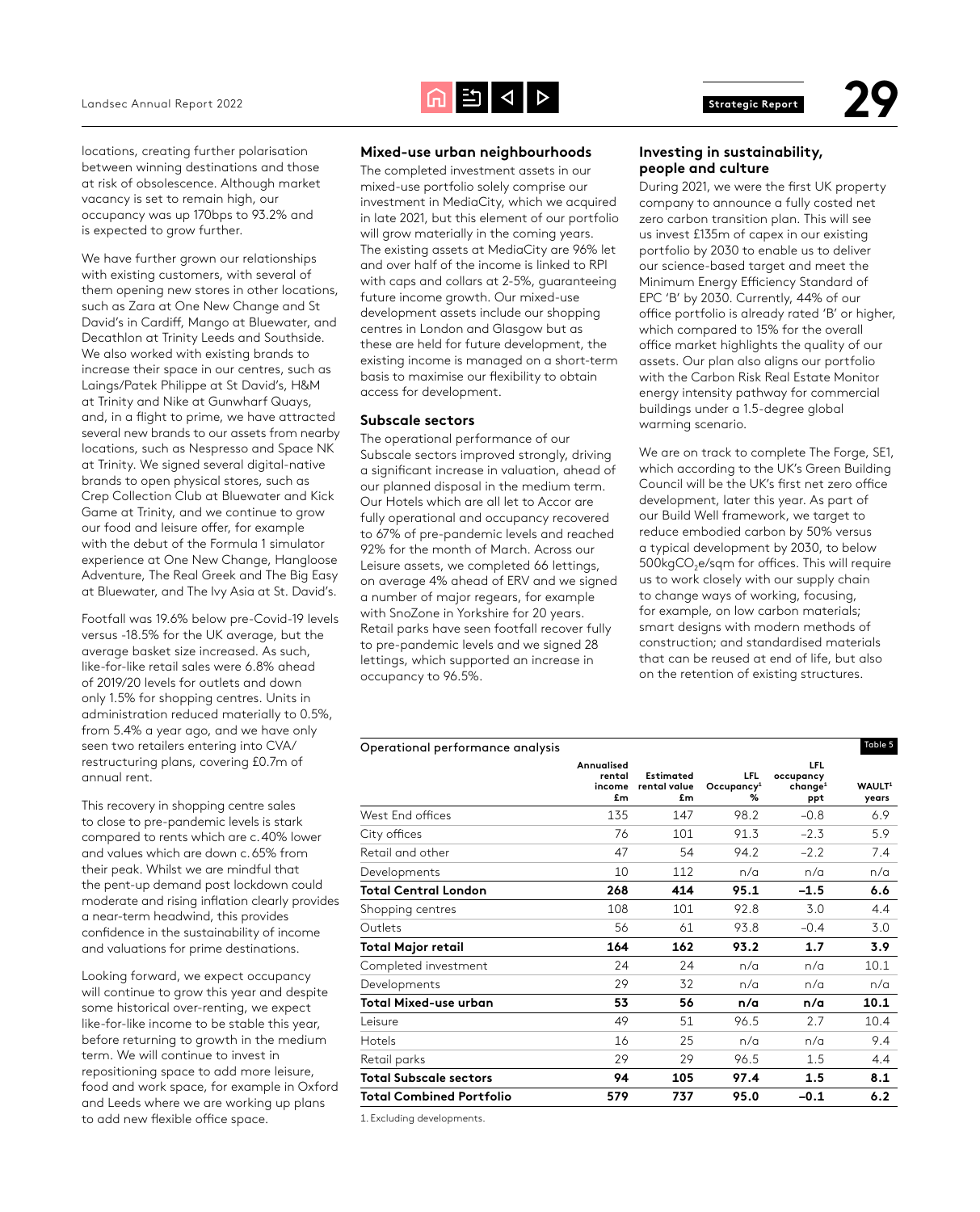**30 Strategic Report** Grades Conduct Annual Report 2022

# **Operating and portfolio review** continued

Our plans for Portland House, SW1 and Timber Square, SE1 reflect this, as our reworked designs retain more of the existing buildings. We will also work with our supply chain to improve social mobility where we invest.

As we invest in building a sustainable business, we are also investing in building a more agile, customer-focused culture. An example of this is the restructuring of our retail team, where we brought in experience and capabilities from international retailer backgrounds to focus more on growing brand relationships and customer experience. The ongoing integration of U+I is also focused on ensuring we preserve the unique placemaking and design capability of the team and we have made a number of leadership changes in our own team during the year. Changing the culture of our business is key to getting the most out of the substantial talent within Landsec and successfully delivering on our strategy in the long term, and whilst we have made good progress to date, we will continue to invest in this, as there is more to do.

## **Development pipeline**

### *Central London*

We have continued to make good progress on our committed development pipeline, despite wider market challenges from supply chain disruption and labour shortages. We have seen a small 3% increase in cost as a result during the year and a few months of delay in terms of completions. However, as 97% of costs are now fixed and based on current levels of interest, we expect higher income will make up for the small increase in cost. As such, we expect this pipeline to deliver an attractive profit on cost of over 20%.

Our fully pre-let scheme at 21 Moorfields is set to complete this autumn. We are seeing good demand across our speculative pipeline, even though completion of some of these projects is still more than one year out. Part of this space is earmarked for our Myo flexible office product, but 12% of the remaining ERV is already pre-let and we are in active negotiations on a further 16%, ahead of expected ERVs. We anticipate to see further progress in leasing over the next six months.

After adding Old Broad Street, EC2 to our future pipeline in late 2020, we managed to unlock two further potential development opportunities over the last 12 months, bringing our total future pipeline to 1.8m sq ft, or c.35% of our current London office portfolio. The acquisition of U+I provided us with Liberty of Southwark, SE1 a 200,000 sq ft consented scheme two minutes walk from Borough Market and London Bridge Station, while our lease regear with Deloitte at New Street Square unlocked the opportunity to redevelop the adjacent Hill House, EC4. Given the continued strong investor competition for development sites, we are pleased to have been able to expand our potential pipeline in this 'off-market' way. This will remain an objective, as we maintain capital discipline in a competitive market.

At Portland House we have reworked our plans to a redevelopment of the existing space, reducing the size of the overall scheme but maintaining more of the existing structure, which materially reduces the targeted embodied carbon of the scheme to below 400kgCO<sub>2</sub>e/sqm. This also mitigates the risk of further cost inflation, as a much greater proportion of the total development cost is made up of the existing building. Combined with Timber Square, SE1 and Liberty of Southwark, we therefore now have the flexibility to start up to three new projects this year. Whilst expected development costs are up due to higher construction costs, the impact of this has been offset by growth in ERVs. The expected yield on cost therefore remains stable at 6.3%, providing an attractive c.20% profit on cost. Assuming demand and inflation remain around current levels, we could therefore start up to three new projects this year.

### *Mixed-use urban neighbourhoods*

During 2021, we have made considerable progress on our strategy to grow our mixed-use opportunities. Our acquisitions of MediaCity and U+I virtually doubled our mixed-use pipeline to 9.0m sq ft and as both came with existing planning consents, they also significantly accelerated the

potential delivery compared to our existing schemes, which are at earlier planning stages. We continue to closely monitor cost inflation, which has a higher impact outside of London than in the capital due to the difference in land values but importantly, the growth outlook for Manchester in particular is strong and the multi-phased nature of our schemes provides optionality. Overall we continue to expect mixed-use London projects to deliver a low double digit IRR and our projects elsewhere to deliver an IRR in the low to mid teens.

The U+I scheme at Mayfield, next to Piccadilly station in Manchester, is a 24-acre site with planning for 1,500 homes, 1.5m sq ft of office space and 120,000 sq ft of retail/ leisure space. The site is held in a 50/50 JV between us and Transport for Greater Manchester, Manchester City Council and LCR. During the year, we completed the creation of a new 6.5-acre park and we plan to start on site with the first phase of 316,000 sq ft of offices late this year.

The next phase of MediaCity comprises a 15-acre site, with consent for c.1,200 new homes and 637,000 sq ft office and commercial space. The site is held in a 75/25 JV between us and Peel, who developed the first phase of this successful scheme. In the summer, we plan to submit a revised planning application for a 330,000 sq ft office building, nearly tripling the potential space of this building. With a total cost of c.£100-110m and a yield on cost of c.7.5%, we aim to start on site with this project in Q2 2023. We also anticipate submitting a revised outline planning application for the entire remaining site later this year.

At Finchley Road, NW3 we submitted a planning application for a new pedestrianised, sustainable neighbourhood of c.1,800 homes and 180,000 sa ft of retail, leisure and other space. 35% of homes are affordable and public open space makes up 50% of this 14-acre site. We have made good progress on our vacant possession strategy and, subject to planning, we aim to start the first phase in late 2023.